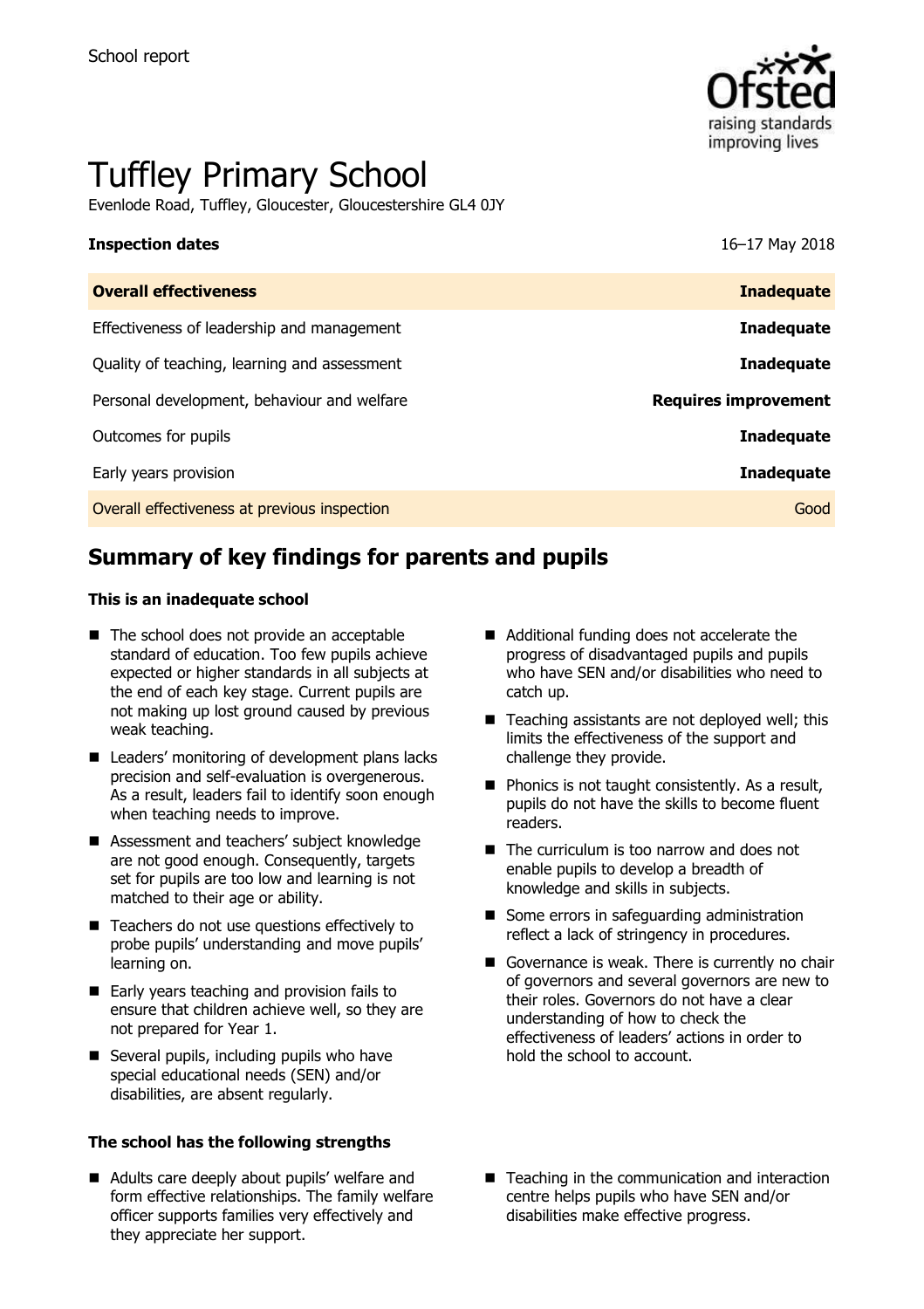

# **Full report**

In accordance with section 44(1) of the Education Act 2005, Her Majesty's Chief Inspector is of the opinion that this school requires special measures because it is failing to give its pupils an acceptable standard of education and the persons responsible for leading, managing or governing the school are not demonstrating the capacity to secure the necessary improvement in the school.

### **What does the school need to do to improve further?**

- Urgently improve teaching, learning and assessment in all subjects and key stages, and therefore improve outcomes, by:
	- improving the precision of assessment so that teachers understand pupils' starting points and plan challenging work which is matched to pupils' ages and abilities
	- developing teachers' subject knowledge so that they know exactly what pupils should be learning in subjects
	- ensuring that teachers' questioning routinely helps them to probe pupils' understanding so they know when to adapt teaching to move pupils' learning on
	- making sure that additional teaching, particularly for middle-attaining pupils, disadvantaged pupils and pupils who have SEN and/or disabilities, is sharply focused on helping pupils' progress accelerate so that they catch up
	- ensuring that teaching assistants are well deployed consistently to challenge and support pupils and help them to achieve well.
- Rapidly improve leadership and management by:
	- making sure that development plans are monitored and evaluated effectively so that they have a positive impact
	- providing all leaders and teachers with high-quality training that leaders evaluate to ensure that it is having a positive impact
	- improving leaders' monitoring of teaching, so that they hold teachers to account more effectively for ensuring that pupils make strong progress
	- developing a rich and engaging curriculum in which teaching consistently supports pupils to develop a wide range of skills and knowledge
	- ensuring that the use of additional funding for disadvantaged pupils and pupils who have SEN and/or disabilities has a positive impact
	- improving governors' understanding of how to check the school's effectiveness, so that they can support and challenge leaders and hold them to account routinely
	- rectifying administration errors in safeguarding documents, so that policies and procedures are clear to staff.
- **Improve personal development, behaviour and welfare by:** 
	- continuing to improve the attendance of pupils, particularly pupils who have SEN and/or disabilities
	- ensuring that leaders make rapid and sustained improvements to teaching which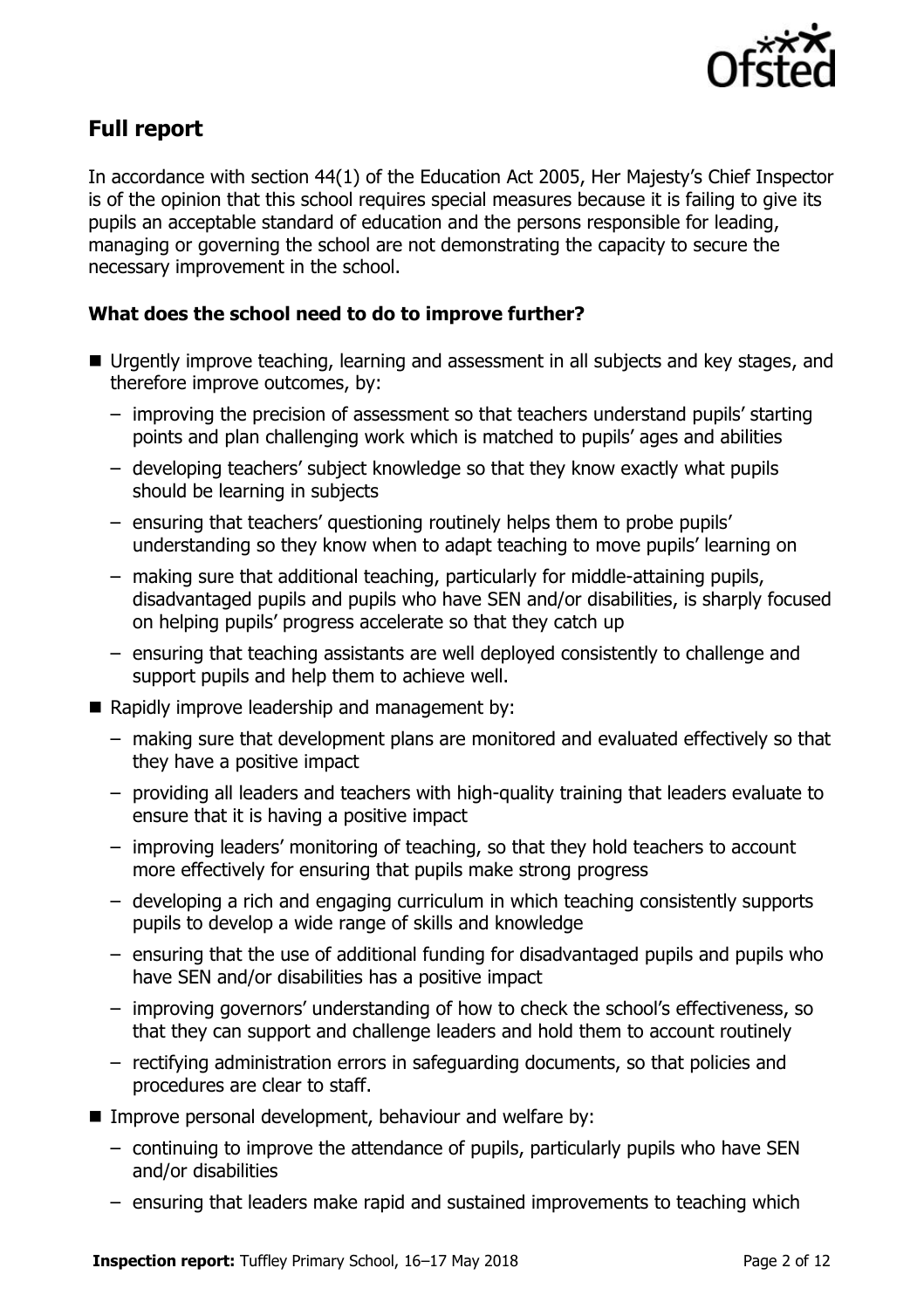

support pupils' personal development and prepare them well for the next stage of their education.

- Improve the early years by:
	- developing the role of the early years leader and improving the monitoring of children's progress so that leaders know when to take action to improve teaching
	- improving the accuracy of assessment so that teachers plan learning that effectively meets children's needs and develops children's knowledge and skills across all areas of learning
	- improving the resources in the indoor and outdoor environment, so that children are able to access stimulating activities that promote their curiosity and sustain their interest regularly
	- ensuring that the teaching of phonics supports children's fluency in reading and writing.

External reviews of governance and the school's use of pupil premium funding have not been recommended because the school has commissioned these already.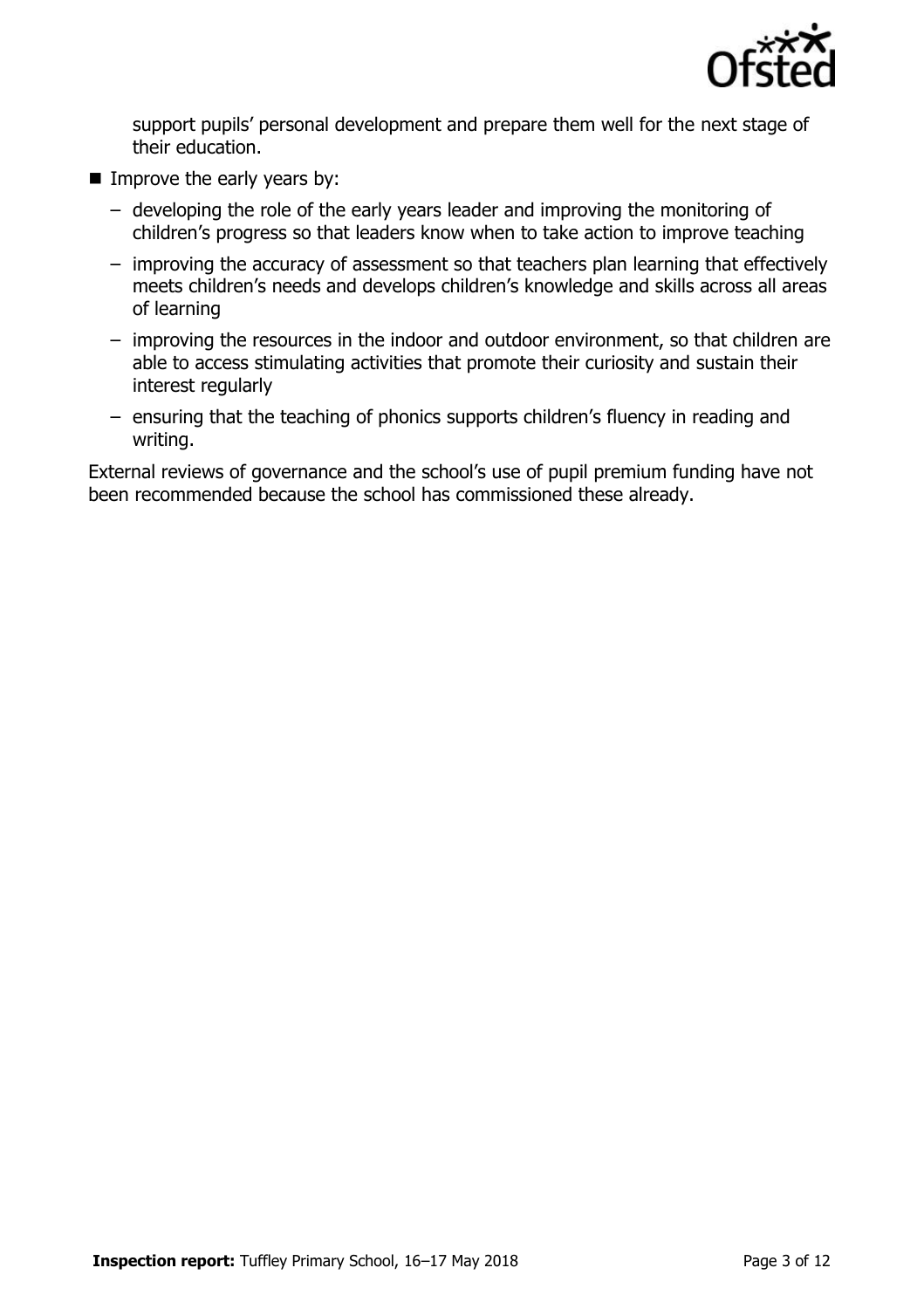

## **Inspection judgements**

### **Effectiveness of leadership and management Inadequate**

- Leaders have been too slow to take concerted action to tackle weak teaching and stem the decline in standards over time. This has been compounded by changes of staff and staff absence. Consequently, far too few pupils, including disadvantaged pupils and pupils who have SEN and/or disabilities, achieve the expected standards at the end of each key stage. Very few of the most able pupils achieve higher standards.
- $\blacksquare$  The school has a fragile leadership structure that is restricted to very few people. Some leaders hold leadership titles without being given the necessary support to develop their monitoring of teaching. This hinders them from taking effective action to improve outcomes with the urgency that is required.
- The local authority has taken decisive action to alert the school to the need to take rapid action to reverse the decline in standards. Advisers have identified the main priorities and helped leaders to draw up plans for improvement. The school is also collaborating with leaders from a local school to develop effective practice. However, the support in place is taking too long to take hold and, consequently, teaching is not improving rapidly enough. Staff who responded to the online survey confirm that there are inconsistencies in leaders' actions and say that initiatives are not followed up in a timely manner.
- Leaders do not monitor and evaluate the targets in their development plans with sufficient precision. For example, the school's self-evaluation is overgenerous and fails to take account of the fact that teaching has failed to provide an acceptable standard of education for a long period of time. As a result of leaders' inaccurate evaluations, they fail to identify that teaching is not improving quickly enough.
- Leaders' expectations of what pupils can achieve are too low and assessment is often inaccurate. This results in poorly planned teaching that is not routinely pitched at the correct level to meet pupils' age and stage of learning. This results in inconsistent progress, particularly for middle-attaining pupils, pupils who have SEN and/or disabilities and disadvantaged pupils.
- The pupil premium is not allocated effectively and, as a result, disadvantaged pupils rarely make sufficient progress to catch up or achieve expected standards.
- Leaders' implementation of the revised 2014 national curriculum was too slow. Two years after its inception, teaching did not reflect the new requirements. As a result, teaching did not routinely support pupils to achieve the expected standards.
- Opportunities to enhance pupils' spiritual, moral, social and cultural development are not sufficiently well embedded. The school's curriculum is narrow and does not afford pupils the chance to learn a range of knowledge and skills or make strong progress. There is scant evidence that pupils learn about other cultures or develop a secure understanding of British values.
- The school's use of the sport premium is effective because sports coaches help teachers to develop their teaching of physical education. A range of extra-curricular activities such as street dance, tennis and football encourage pupils to participate in sporting activities and learn how to keep healthy.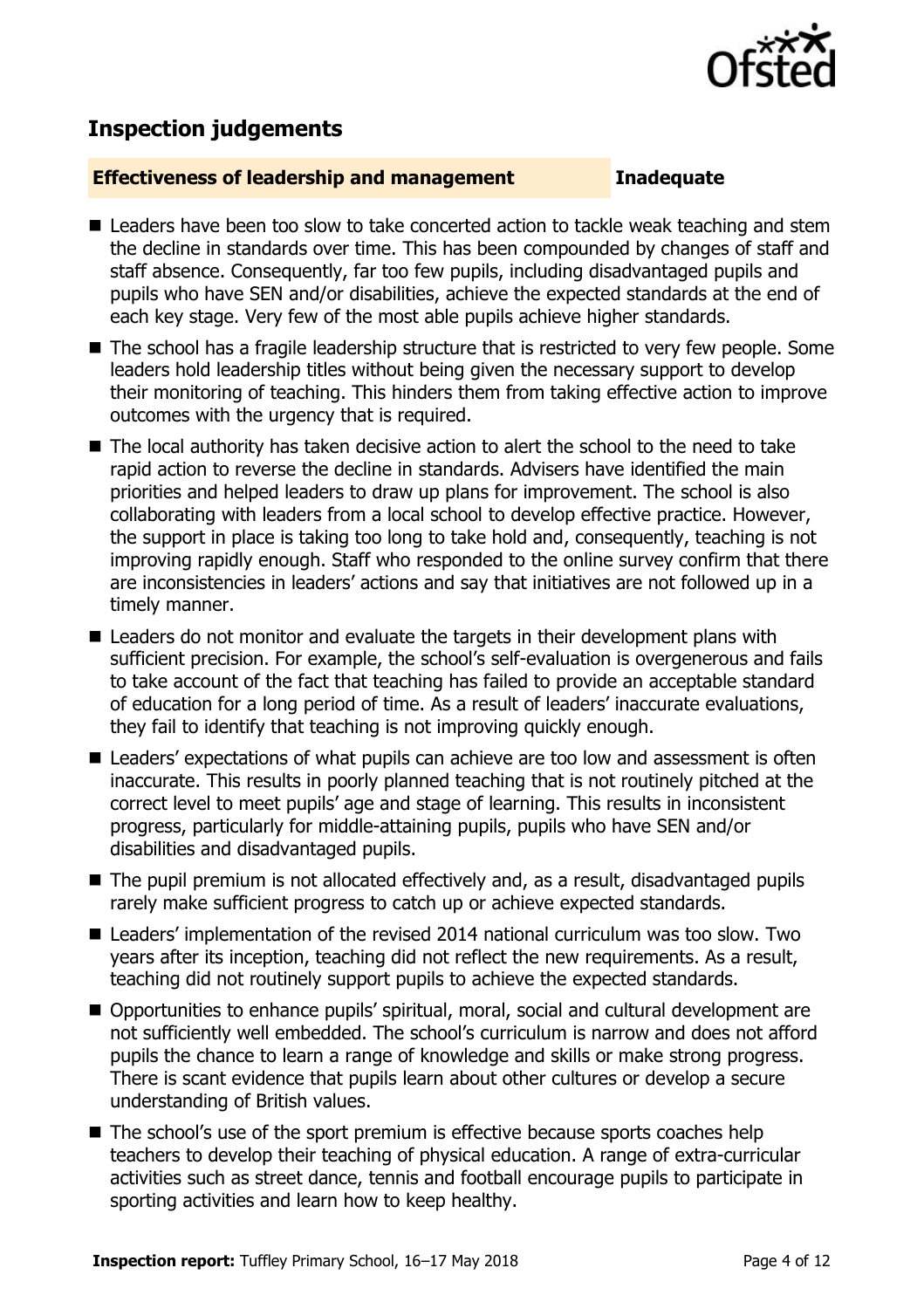

- The recently appointed special educational needs coordinator understands pupils' needs and is putting plans in place to support pupils' learning more effectively. Specialist teaching in the communication and interaction centre helps pupils to make effective progress and almost three quarters of current pupils are on track to meet the standards expected for their age. However, pupils in mainstream classes who have SEN and/or disabilities do not make strong progress. As a result, only one third of pupils are on track to achieve the standards expected for their age.
- The school has commissioned external reviews of governance and the effectiveness of pupil premium expenditure. This will help the school to identify precisely what aspects of leadership need to improve.
- Actions taken by leaders within the last year are slowly starting to improve progress, particularly for older pupils. However, this is not happening swiftly enough. Consequently, pupils in several classes are still struggling to catch up.
- Leaders are gaining a better understanding of the school's priorities and agree that their actions have been too slow to take effect. The deputy headteacher is an asset to the leadership team and is helping teachers and leaders to understand how to match teaching to pupils' needs. Despite this, poorly distributed leadership means that there is insufficient capacity for leaders to check that teachers are taking heed of their support.
- Leaders are committed to pupils' welfare and sensitively support pupils who are going through difficult times or have additional needs. Parents typically comment that staff are approachable and help them to sort out problems. Parents appreciate the support their children receive in the communication and interaction centre. Typical comments include, 'My child has made huge leaps in confidence and self-esteem, and is happy.'
- $\blacksquare$  Newly qualified teachers may not be appointed.

### **Governance of the school**

- Governance is weak because there is not a secure governance structure in place. The chair of governors left his post in September 2017 and another governor held the post temporarily while the school tried, unsuccessfully, to recruit a replacement. The current chair of governors resigned from his post before the inspection and there are several governors who are new in post.
- Governors do not have a clear understanding of pupils' progress, which means that they are not suitably equipped to check the school's effectiveness. This limits how well they can support the school to improve outcomes rapidly.
- Governors do not challenge the school's use of the pupil premium or physical education and sport premium effectively. Consequently, they do not hold leaders to account sufficiently for financial expenditure.

### **Safeguarding**

■ The arrangements for safeguarding are effective. Leaders provide staff with relevant safeguarding training. This ensures that they recognise their responsibility for keeping pupils safe. Adults can explain the signs that indicate that a pupil might be at risk and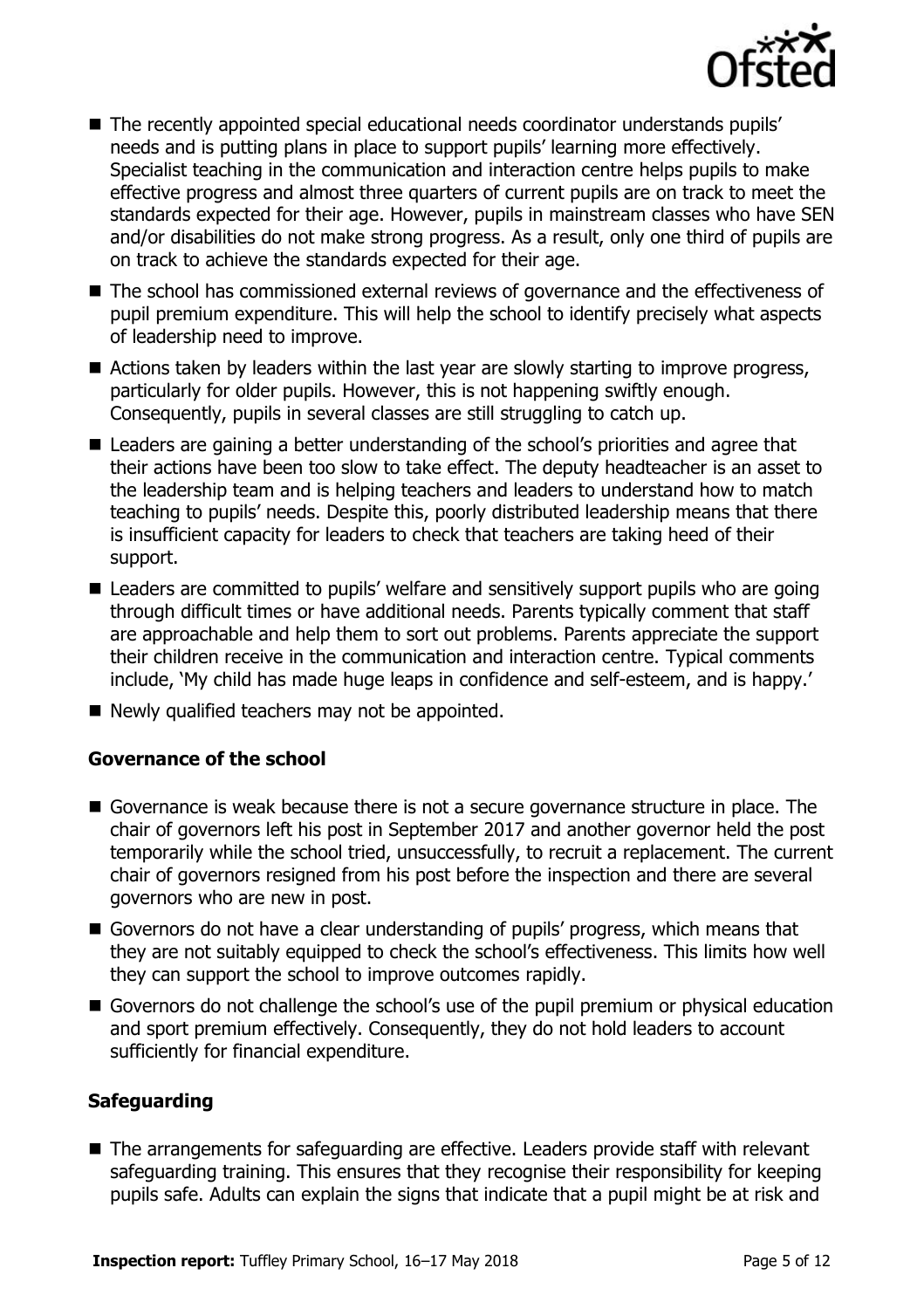

they know how to refer concerns. Leaders do not hesitate to enlist the support of outside agencies when necessary. This helps them to provide pupils and their families with appropriate care and advice. Leaders keep detailed records of safeguarding concerns and routinely follow these up to check that their actions are making a positive difference. Pupils say that they feel safe and know to whom they can turn if they have any problems.

- Leaders undertake risk assessments to ensure that pupils are kept safe on trips. They have clear procedures for administering medicines to pupils, when required. Leaders undertake regular evacuation and lockdown drills so that everyone understands the procedures to follow in the event of an emergency.
- During the inspection, some administration errors in safeguarding documents were identified. For example, some procedures and definitions are incorrect. Leaders recognise that it is essential to rectify these with immediate effect so that policies and procedures are clear.

### **Quality of teaching, learning and assessment Inadequate**

- Teachers' assessment is not strong enough to determine pupils' starting points. This hinders teachers from planning work that meets pupils' needs. Too often, pupils undertake similar tasks that do not challenge them to make effective progress.
- Teachers' subject knowledge is not consistently strong and learning objectives are often ambiguous. This means that pupils are not sure what is expected of them; this limits how well they can achieve.
- Learning is not planned well. Often, pupils undertake 'one-off' tasks or repeat skills already secured. Consequently, pupils do not build on prior learning to fully develop their reading, writing and mathematical skills.
- Teachers' questions elicit pupils' knowledge, but are not sufficiently probing. This limits teachers' ability to deepen pupils' learning.
- Teachers follow the school's marking policy, but do not routinely provide pupils with the opportunity to improve their work. This means that pupils are hindered from rectifying mistakes and clarifying their understanding.
- Teachers do not always make the best use of teaching assistants. Therefore, pupils are not provided with sharply focused challenge and support. As a result, several groups of pupils, including middle-attaining pupils, disadvantaged pupils and pupils who have SEN and/or disabilities do not achieve well.
- The training and support that leaders provide to enhance teachers' professional development is not having sufficient impact because teachers do not take full responsibility for improving teaching. Consequently, pupils' progress is inconsistent.
- $\blacksquare$  Homework is not provided regularly. This restricts how well pupils can practise and embed skills that they are learning. Several pupils and parents comment that they would like more homework.
- There are some early signs of improvement. For example, adults are starting to develop pupils' phonics, comprehension and problem-solving skills more consistently. The progress of older pupils is improving. However, improvements are in the early stages and it is too soon to determine if they can be sustained.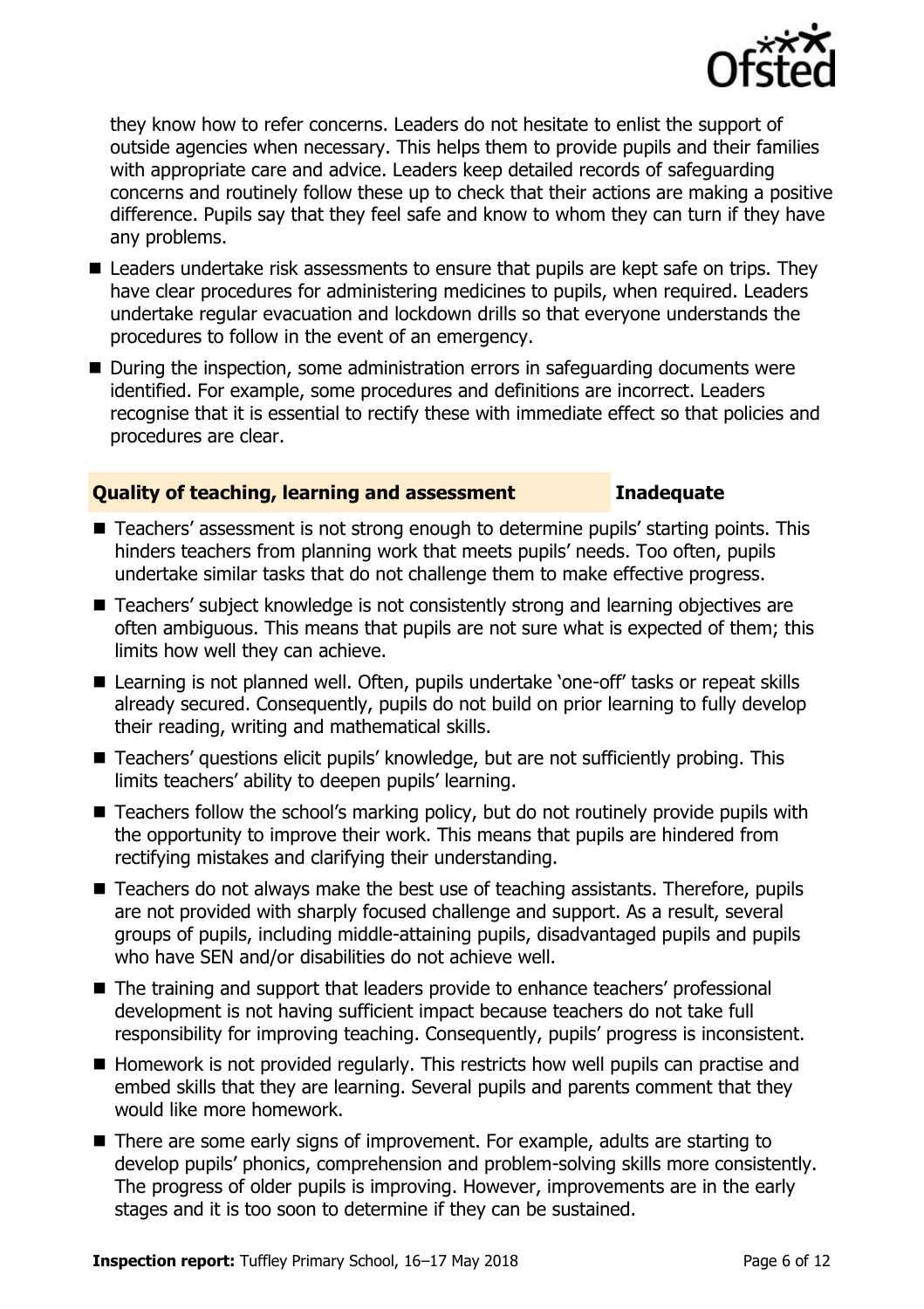

### **Personal development, behaviour and welfare Fig. 2.1 Requires improvement**

### **Personal development and welfare**

- The school's work to promote pupils' personal development and welfare requires improvement.
- Although very recent improvements to teaching are leading to better progress, many pupils are still enduring weak teaching. This means that their personal development is hampered. Therefore, they are not prepared suitably for the next stage of their education.
- Pastoral provision is effective. Adults, particularly the family welfare officer, know pupils and their families well. They recognise that many pupils are going through extremely difficult times and provide them with bespoke support. This helps pupils manage their emotions and behaviour, which improves their attitudes to learning. Parents find this support invaluable, typically commenting, 'Leaders go out of their way to help…concerns are dealt with promptly' and 'Tuffley breeds nurture and acceptance.'
- Pupils are well cared for in the school's before- and after-school clubs. Adults provide a range of engaging activities, such as cake-making, which encourage pupils to interact sociably and cooperatively with others.

### **Behaviour**

- $\blacksquare$  The behaviour of pupils requires improvement.
- Teaching does not meet pupils' needs sufficiently well. This occasionally results in pupils becoming distracted and restless. Teachers do not manage this well so progress stalls. Some pupils confirmed that they find their too work easy and would like to undertake more difficult tasks.
- Some parents and staff who responded to the surveys believe that leaders do not manage behaviour well. Leaders have excluded some pupils to ensure other pupils' safety. Leaders are committed to helping pupils resolve the complex reasons that lead to exclusions. As a result, they create behaviour management plans and provide pupils with ongoing support, such as counselling. Leaders' actions are reducing the number of sanctions that they have to impose and pupils' behaviour is improving.
- Leaders routinely follow up pupils' absence and communicate closely with parents to emphasise the importance of regular attendance. As a result, overall attendance is improving. However, despite leaders' efforts, some parents do not ensure that their children attend school regularly. Consequently, several pupils, including pupils who have SEN and/or disabilities and pupils who speak English as an additional language, are frequently absent.
- $\blacksquare$  The majority of pupils are keen to learn, which means that usually they listen carefully, even when learning does not challenge them. Some activities inspire pupils to become fully involved in their learning. For example, during the inspection, Year 6 pupils enthusiastically popped balloons to retrieve mathematical problems.
- **Pupils understand the school's 'pride' values, which encourage them, for example, to** show positivity and respect and work with determination. Pupils are motivated to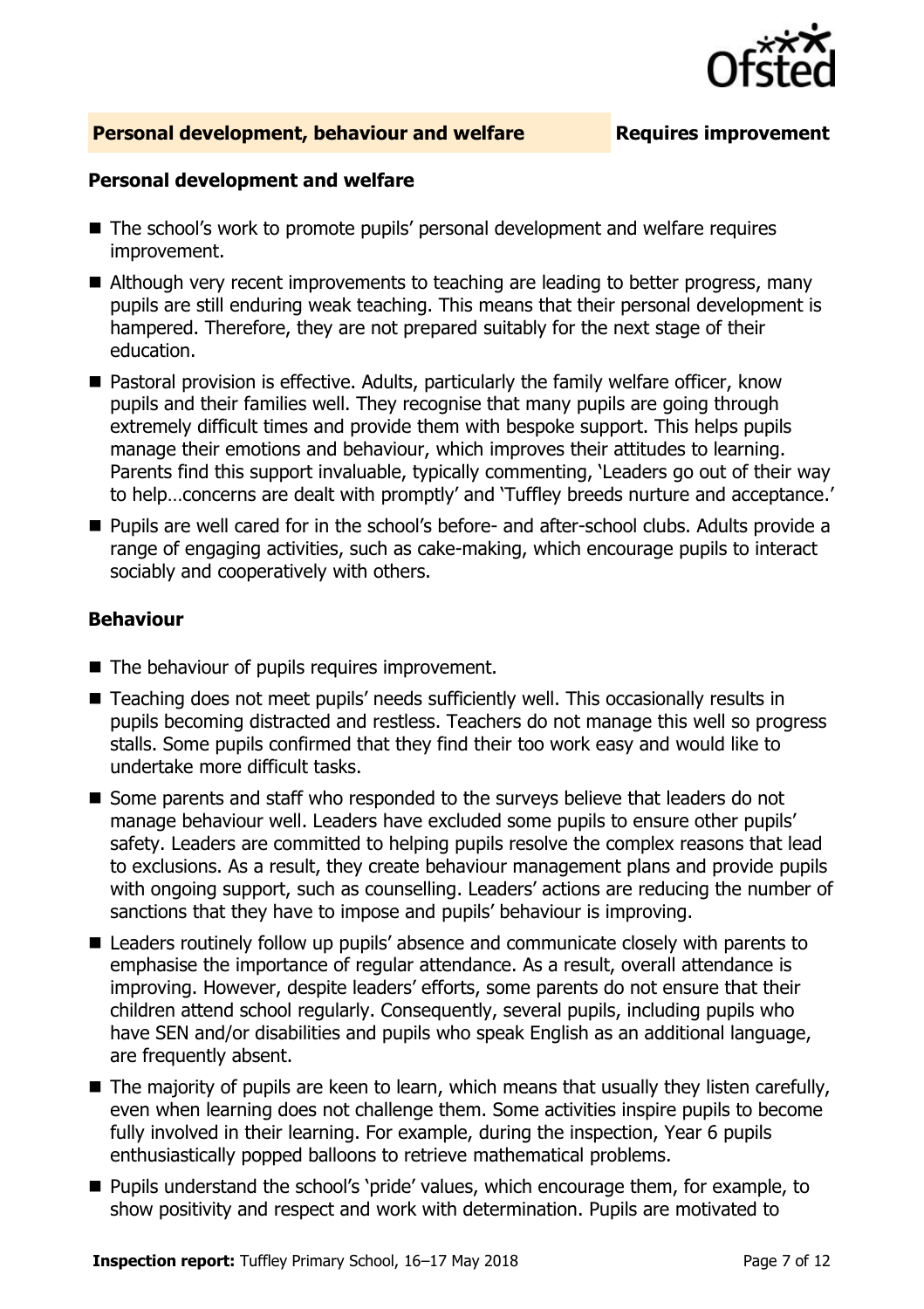

collect paw prints to win 'Willow', the lion mascot. Pupils enjoy receiving medals for positive behaviour.

**Pupils come to school happily and purposefully and most pupils have a good** understanding of expected behaviour. As a result, the majority of pupils work cooperatively during lessons and enjoy spending breaktime and lunchtime playing and chatting to their friends.

### **Outcomes for pupils Inadequate**

- In recent years, teaching has not been good enough to ensure that pupils make effective progress. Consequently, outcomes have declined significantly. Far too few pupils, including disadvantaged pupils and pupils who have SEN and/or disabilities, achieve the expected standards at the end of each key stage. Very few pupils, including the most able pupils, achieve higher standards.
- Leaders have not taken sufficient action to improve teaching and reverse falling standards. At the end of last year, between half and two thirds of pupils were working below the standards expected for their age. A large proportion of current pupils, including middle-attaining pupils, disadvantaged pupils and pupils who have SEN and/or disabilities, continue to make weak progress.
- The teaching of phonics is not consistently strong and past improvements have not been sustained. This means that pupils do not develop the skills needed to become confident, fluent readers.
- Pupils' books do not demonstrate that leaders' actions are having a strong impact in raising standards of teaching. The teaching of writing and mathematics is inconsistent because teaching is not sufficiently well matched to pupils' age or stage of learning. Often, poorly planned sequences of teaching inhibit pupils from practising, developing and embedding their skills. For example, pupils identify prefixes and suffixes in words but do not use these words in their writing.
- The curriculum is too restricted and does not enable pupils to develop secure knowledge, skills and understanding in a wide range of subjects. There are limited opportunities for pupils to practise reading, writing and mathematics in other subjects. This hampers pupils' chances of embedding these skills.
- Recent improvements in the teaching of reading are giving pupils the confidence to talk about their books and develop their comprehension skills. In mathematics, pupils are learning to apply their reasoning skills to solve problems. However, these developments are in the early stages and it remains to be seen if they can be maintained.
- Leaders' actions have concentrated on supporting older pupils in the school and this is having a more positive impact on their progress. However, this is at the expense of younger pupils' progress. They are still not taught effectively and are not achieving sufficiently well.

### **Early years provision Inadequate**

■ Over the course of several years, early years teaching has failed to ensure that children, including disadvantaged children, make strong progress. As a result, too few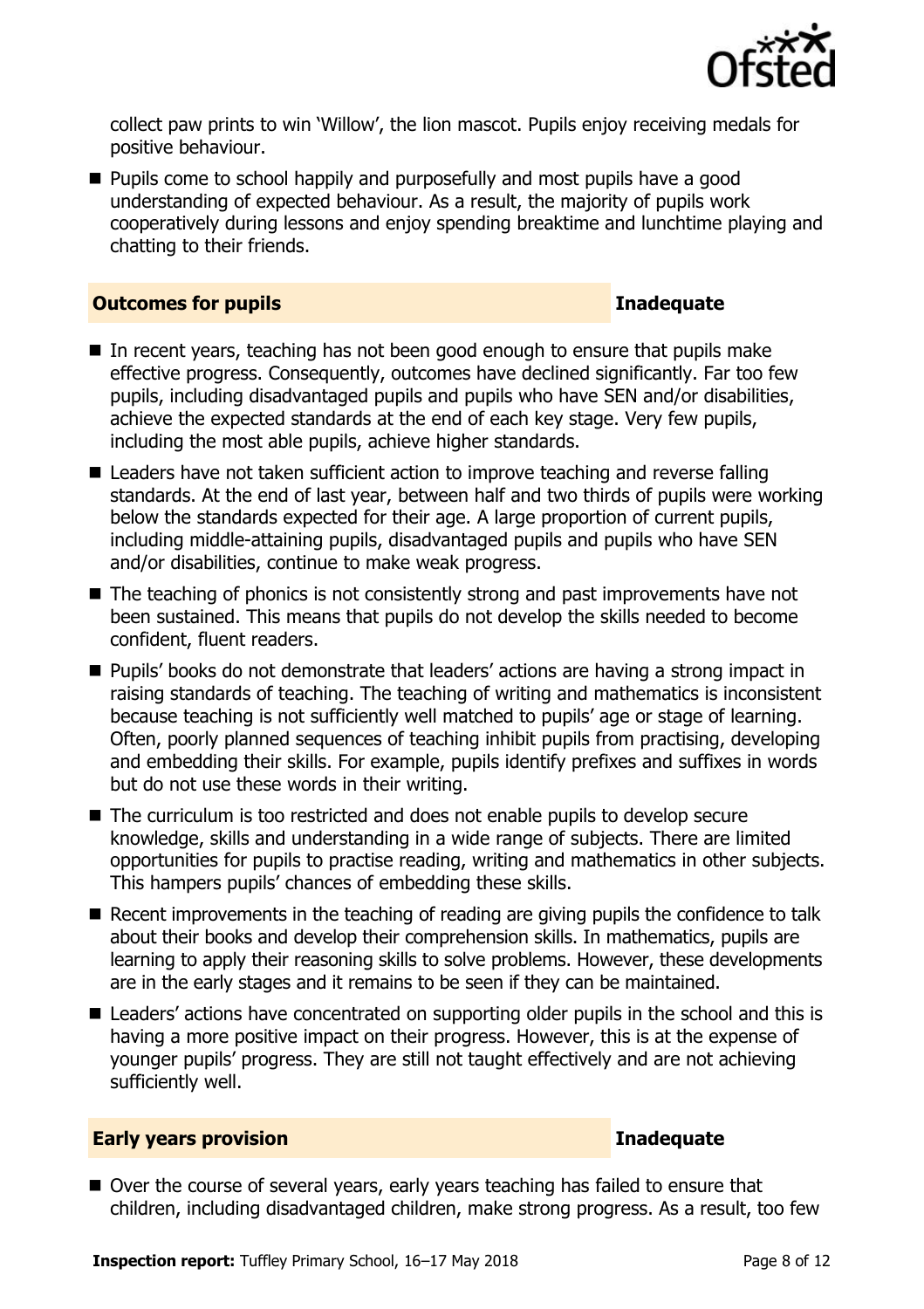

children achieve expected or higher standards. This pattern is set to be repeated this year. This means that children are not suitably prepared to make the transition into Year 1.

- Early years leadership is not established. The early years leader holds the title without the appropriate support to develop the role. The monitoring and evaluation of early years teaching is restricted and fails to help leaders pinpoint precisely what is needed to improve.
- Assessment lacks rigour. Teachers do not establish what children know and can do. This limits how well teachers plan learning that meets children's needs. When teachers provide work that does not sufficiently challenge children, they become distracted and fidget noisily.
- Adults in the early years are not deployed well and do not model learning effectively. They do not elicit what children understand. As a result, adults are limited in their ability to improve children's learning.
- The early years learning environment is uninspiring. The resources that teachers provide for children do not stimulate their curiosity or encourage them to explore. Consequently, children's concentration is not sustained. Children sometimes flit from one activity to another, which inhibits them from practising and securing a range of skills across many areas of learning.
- There are some improvements to teaching this year, which are capturing children's enthusiasm. For example, children watched with glee when 'Freddy the frog' was produced to help them practise their phonics. However, improvements have been implemented too slowly and it is too soon to establish whether they will promote strong progress.
- Adults provide a welcoming, safe and caring environment for children. Additional help is provided for pupils who have SEN and/or disabilities so that they can be included in mainstream education. Adults in the early years communicate well with parents and build supportive partnerships with them.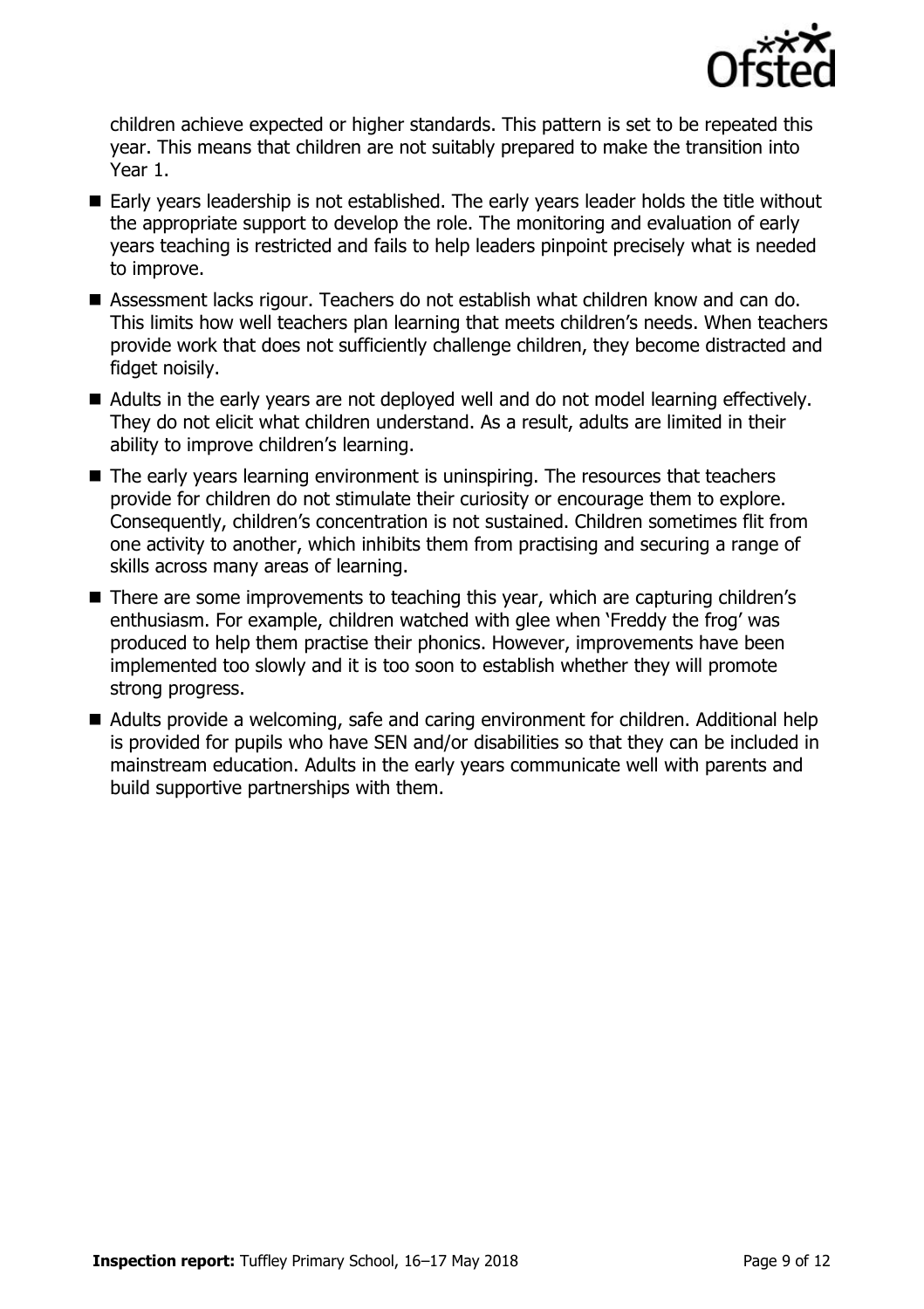

# **School details**

| Unique reference number | 115602          |
|-------------------------|-----------------|
| Local authority         | Gloucestershire |
| Inspection number       | 10042686        |

This inspection of the school was carried out under section 5 of the Education Act 2005.

| Type of school                      | Primary                           |
|-------------------------------------|-----------------------------------|
| School category                     | Maintained                        |
| Age range of pupils                 | 4 to 11                           |
| Gender of pupils                    | Mixed                             |
| Number of pupils on the school roll | 230                               |
| Appropriate authority               | The governing body                |
| Chair                               | This position is currently vacant |
| <b>Headteacher</b>                  | <b>William Greenwood</b>          |
| Telephone number                    | 01452 526442                      |
| Website                             | www.tuffleyprimary.co.uk          |
| <b>Email address</b>                | head@tuffley.gloucs.sch.uk        |
| Date of previous inspection         | 23-24 September 2014              |

### **Information about this school**

- Tuffley Primary School is an average-sized primary school. There is a communication and interaction centre that provides specialist teaching for 20 pupils who have communication difficulties or autistic spectrum disorder.
- Most pupils are White British. There are very few pupils whose first language is not/believed not to be English.
- $\blacksquare$  Approximately half of the pupils are known to be eligible for pupil premium funding, which is considerably higher than the national average.
- The proportion of pupils who receive support for special educational needs or have an education, health and care plan is far higher than that of pupils nationally.
- The school runs a before- and after-school club.
- Sunshine Corner Under 5's, which shares the school site, is subject to a separate Ofsted inspection.
- $\blacksquare$  In 2017, the school was deemed to be coasting.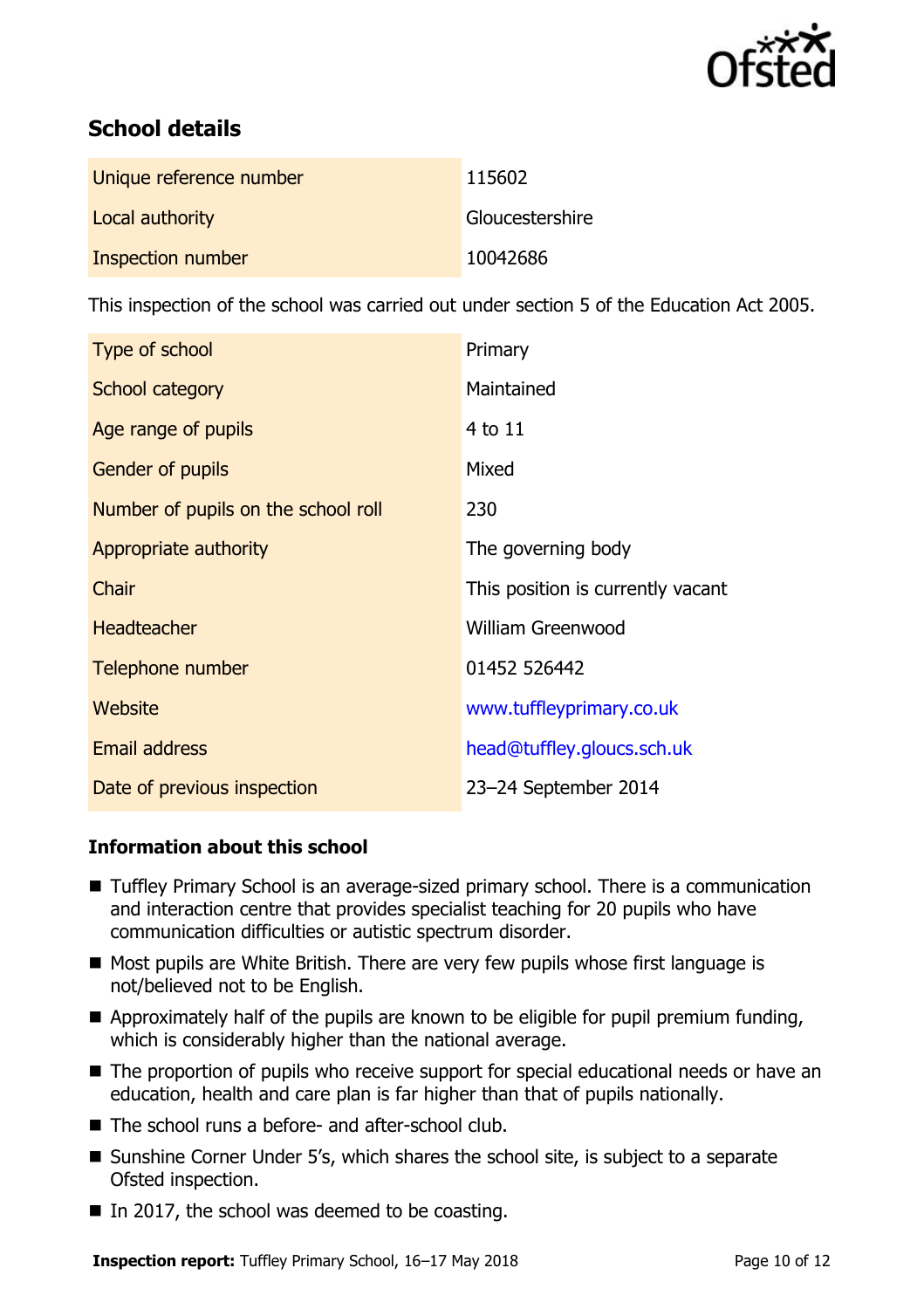

# **Information about this inspection**

- Inspectors held several discussions with the headteacher, senior leaders and other staff. A meeting was held with members of the governing body and the lead inspector met with the local authority adviser.
- **Inspectors observed learning across the school. Some lessons were observed jointly** with the headteacher or deputy headteacher. An inspector observed teaching assistants listening to readers.
- Inspectors looked at pupils' books in several classes and subjects. They carried out a joint work scrutiny with the headteacher and deputy headteacher.
- During the inspection, inspectors spoke formally and informally with groups of pupils about their views of the school.
- Inspectors considered a range of documents, including the school's evaluation of its work, school development plans, attendance records and safeguarding documentation.
- The inspection team met with several parents at the beginning and end of the school day in order to gauge their views of the school. Inspectors considered 29 responses to the online survey, Parent View, and 11 additional free-text comments. Inspectors spoke with staff and reviewed 18 responses to Ofsted's online staff questionnaire.

### **Inspection team**

Catherine Beeks, lead inspector **Catherine Beeks**, lead inspector

**Faye Heming Construction Construction Construction Construction Construction Construction Construction Construction** 

**Inspection report:** Tuffley Primary School, 16–17 May 2018 **Page 11 of 12** Page 11 of 12